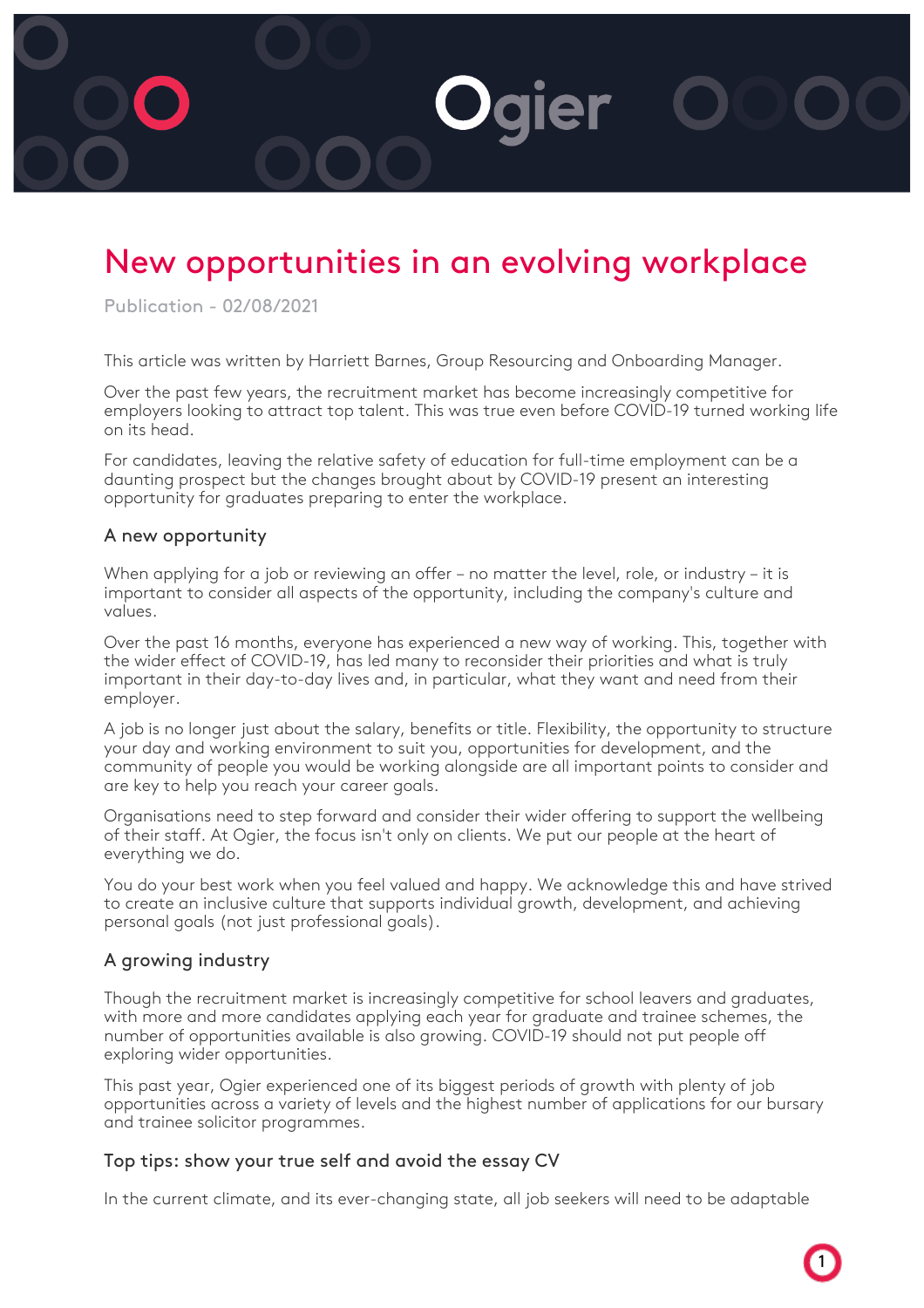

and dynamic. Show potential employers who you are as an individual, what motivates you, and what your interests and future aspirations are.

It's not always about the technical knowledge. Individuals should always be prepared to share more information about themselves, so prospective employers can gain a true insight into what it would be like to work alongside you.

Make sure you consider the job description and tailor your CV to match.

Avoid the essay-length CV as you try to squeeze in every qualification or piece of experience. Instead, consider what experience you have that aligns with the job you are applying for, and the opportunities that have enabled you to develop and grow your skillset.

Focus on what sets you apart, including opportunities you have sought out yourself (personally and professionally).

# The application process

We have all been living in a remote world for over a year, and companies have had to adapt interview processes to match; for the majority, interviews are being conducted via video calls.

As a global organisation, video conference interviews have always formed a key part of Ogier's process. It allows individuals to have contact across our jurisdictions and, where appropriate during the interview stages, meet the wider team(s).

We recruit for a variety of positions and like to retain flexibility in our processes to ensure that we can react to situations, requirements and market activity. However, all applications that meet the initial basic requirements are reviewed by a hiring manager. If this review is positive, the candidate will be invited to a first stage interview; this can be conducted face to face, by video conference, or by telephone. If successful, a candidate will then be required to complete some recruitment assessments, which are issued to all candidates who interview with Ogier, ahead of a second stage interview. For more senior positions, a third stage interview may be requested.

If you are unsuccessful in your application but we feel you may be suitable for future roles, you may be asked to join our talent pipeline.

## Our ideal candidate

Alongside the experience and necessary qualifications that may be required, Ogier looks for individuals who have the skills, attributes and the mindset to be part of our journey and help our organisation grow.

We want individuals with a positive and energetic mindset who are interested in sharing new ideas and learning from others, who are agile, adaptable and aren't afraid to be bold and take action.

Interested in joining Ogier? View our current opportunities at [ogier.com/careers](https://www.ogier.com/Careers)

# About Ogier

Ogier provides practical advice on BVI, Cayman Islands, Guernsey, Jersey and Luxembourg law through its global network of offices. Ours is the only firm to advise on these five laws. We regularly win awards for the quality of our client service, our work and our people.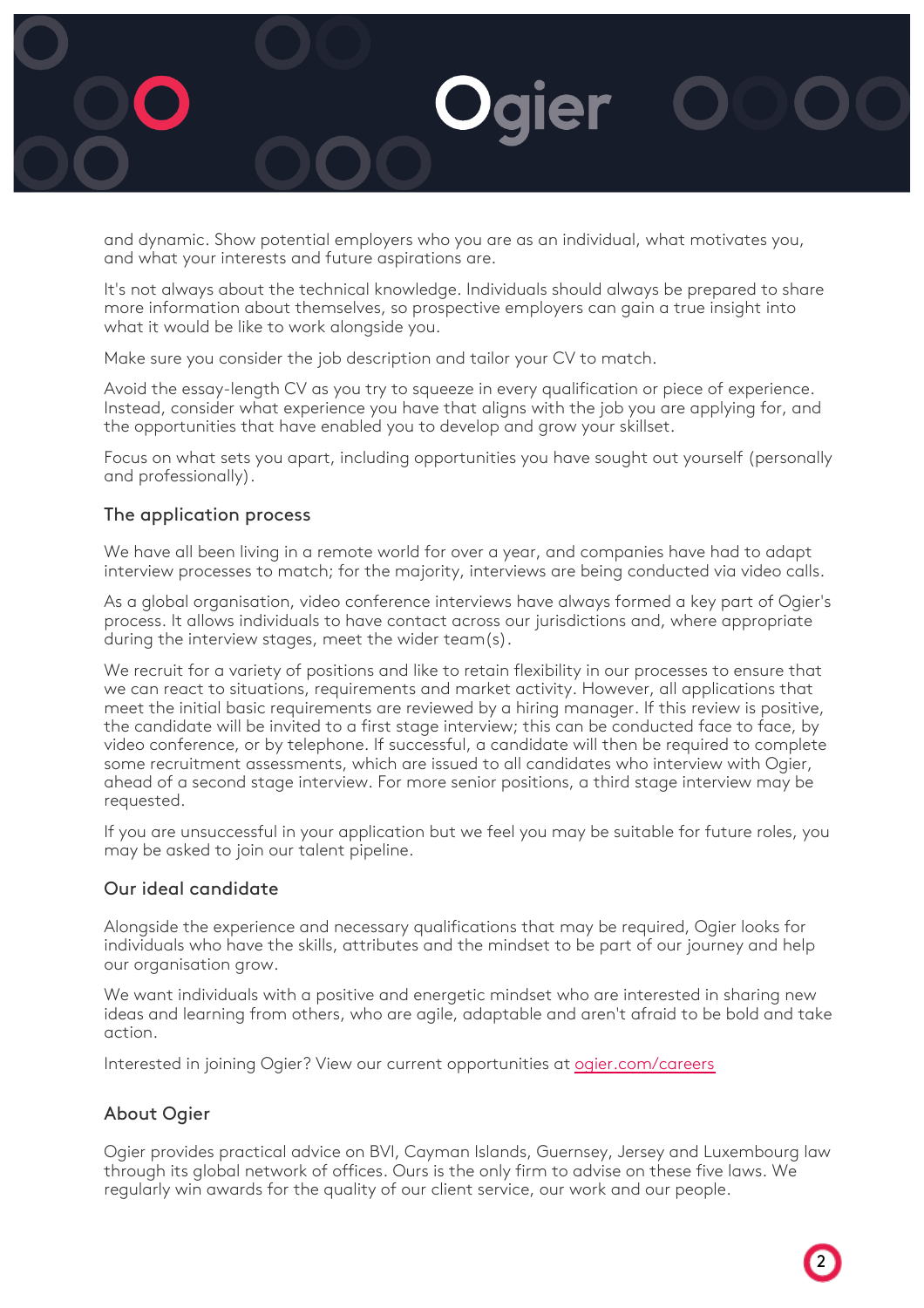

# Disclaimer

This client briefing has been prepared for clients and professional associates of Ogier. The information and expressions of opinion which it contains are not intended to be a comprehensive study or to provide legal advice and should not be treated as a substitute for specific advice concerning individual situations.

Regulatory information can be found at [www.ogier.com](http://www.ogier.com/)

ogier.com